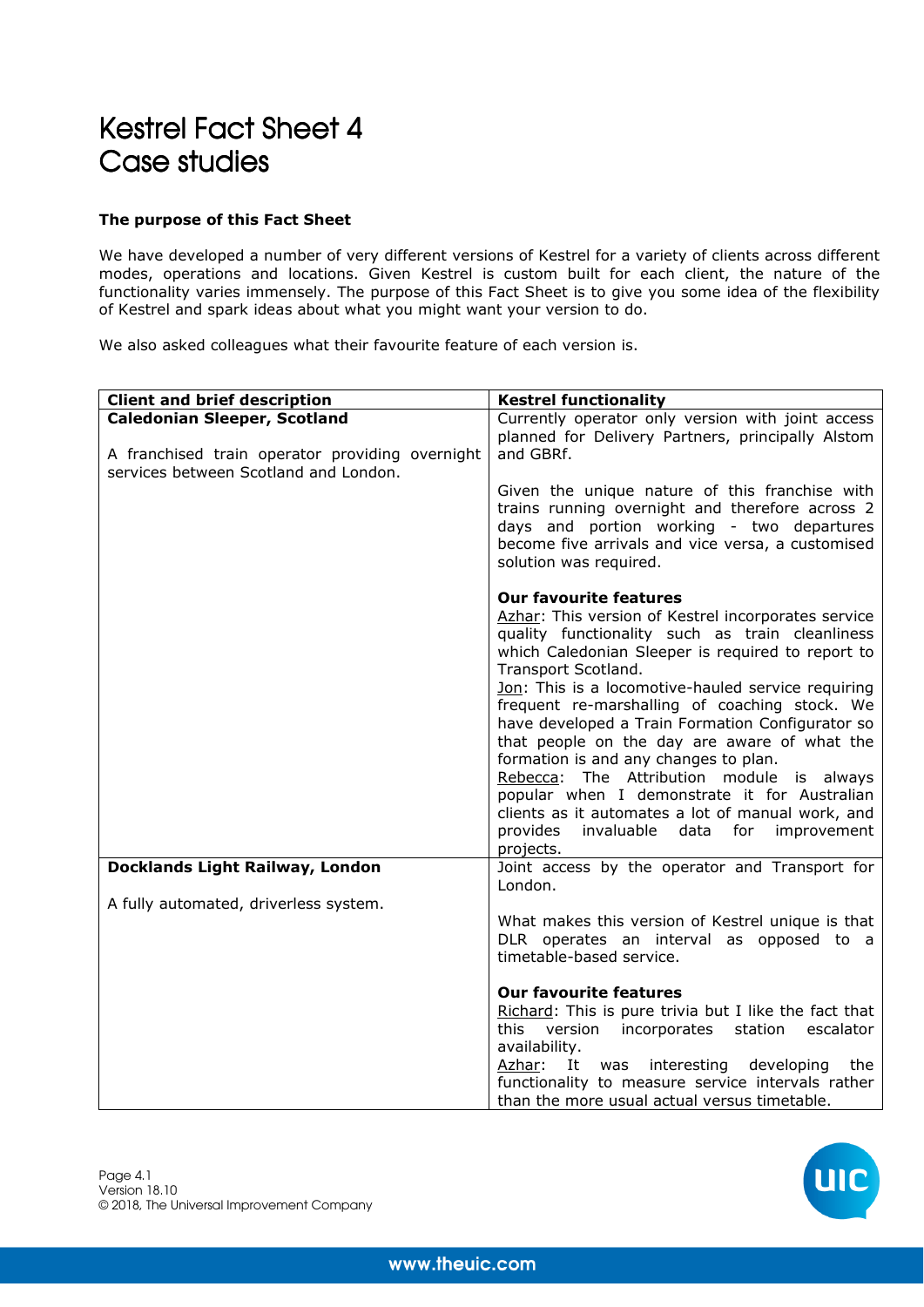| Northern, UK                                                                                                      | Operator only version.                                                                                                                                                                                                                                                                                                                                                                                                                                                                                                |
|-------------------------------------------------------------------------------------------------------------------|-----------------------------------------------------------------------------------------------------------------------------------------------------------------------------------------------------------------------------------------------------------------------------------------------------------------------------------------------------------------------------------------------------------------------------------------------------------------------------------------------------------------------|
| A franchised train operator in the North of<br>England.                                                           | This version of Kestrel reports and analyses<br>capacity as opposed to performance, i.e. train<br>composition and number of seats.                                                                                                                                                                                                                                                                                                                                                                                    |
|                                                                                                                   | <b>Our favourite features</b><br>Azhar: We are currently developing a Fuel<br>Efficiency Module which is brand new to Kestrel.<br>Jon: This isn't about Kestrel itself but the<br>Northern franchise has been using this software<br>since 2007.<br>Richard: I like the fact that Northern not only<br>attribute causes of delays and cancellations but<br>also of mis-formations.<br>Rebecca: The number of seats available on<br>services is something I'd like to help implement<br>for clients here in Australia. |
| <b>ScotRail, Scotland</b>                                                                                         | Operator only version.                                                                                                                                                                                                                                                                                                                                                                                                                                                                                                |
| Scotland's franchised train operator.                                                                             | This version of Kestrel reports and analyses<br>capacity as opposed to performance, i.e. train<br>composition and number of seats. ScotRail has a<br>number of obligations to Transport Scotland which<br>Kestrel provides reporting for.                                                                                                                                                                                                                                                                             |
|                                                                                                                   | <b>Our favourite features</b><br>Azhar: ScotRail operates a very diverse fleet so it<br>was interesting developing the functionality to<br>enable this reporting.                                                                                                                                                                                                                                                                                                                                                     |
| TransLink, Queensland, Australia<br>TransLink is a Division of the Queensland                                     | Multi-modal version incorporating heavy rail, ferry<br>and multiple bus operators. Operators are both<br>public and private sector.                                                                                                                                                                                                                                                                                                                                                                                   |
|                                                                                                                   |                                                                                                                                                                                                                                                                                                                                                                                                                                                                                                                       |
| Government Department of Transport and Main<br>Roads and is responsible for public transport<br>across the State. | Reports and analyses reliability and punctuality<br>the<br>different Operational<br>against<br>various<br>Performance Regimes in place with the operators.                                                                                                                                                                                                                                                                                                                                                            |